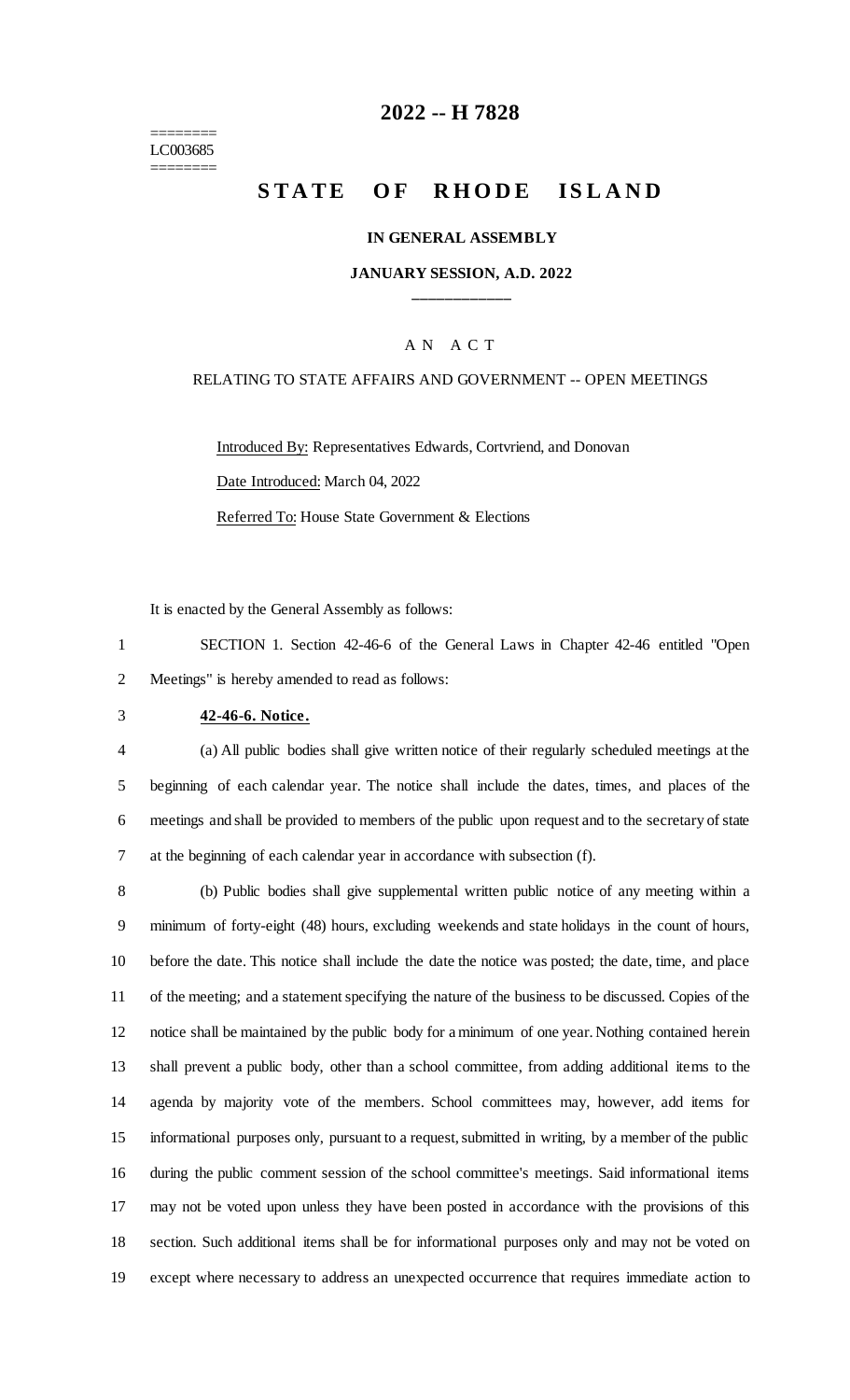protect the public or to refer the matter to an appropriate committee or to another body or official. (c) Written public notice shall include, but need not be limited to, posting a copy of the notice at the principal office of the public body holding the meeting, or if no principal office exists, at the building in which the meeting is to be held, and in at least one other prominent place within the governmental unit, and electronic filing of the notice with the secretary of state pursuant to subsection (f); however, nothing contained herein shall prevent a public body from holding an emergency meeting, upon an affirmative vote of the majority of the members of the body when the meeting is deemed necessary to address an unexpected occurrence that requires immediate action to protect the public. If an emergency meeting is called, a meeting notice and agenda shall be posted as soon as practicable and shall be electronically filed with the secretary of state pursuant to subsection (f) and, upon meeting, the public body shall state for the record and minutes why the matter must be addressed in less than forty-eight (48) hours in accordance with subsection (b) of this section and only discuss the issue or issues that created the need for an emergency meeting. Nothing contained herein shall be used in the circumvention of the spirit and requirements of this chapter.

 (d) Nothing within this chapter shall prohibit any public body, or the members thereof, from responding to comments initiated by a member of the public during a properly noticed open forum even if the subject matter of a citizen's comments or discussions were not previously posted, provided such matters shall be for informational purposes only and may not be voted on except where necessary to address an unexpected occurrence that requires immediate action to protect the public or to refer the matter to an appropriate committee or to another body or official. Nothing contained in this chapter requires any public body to hold an open-forum session to entertain or respond to any topic nor does it prohibit any public body from limiting comment on any topic at such an open-forum session. No public body, or the members thereof, may use this section to circumvent the spirit or requirements of this chapter.

 (e) A school committee may add agenda items not appearing in the published notice 27 required by this section when the item(s) added are for the purposes of discussion only and not for 28 the purpose of voting upon that item(s), under the following conditions:

 (1) The revised agenda is electronically filed with the secretary of state pursuant to subsection (f), and is posted on the school district's website and the two (2) public locations required by this section at least forty-eight (48) hours in advance of the meeting in accordance with subsection (b) of this section;

 (2) The new agenda items were unexpected and could not have been added in time for newspaper publication;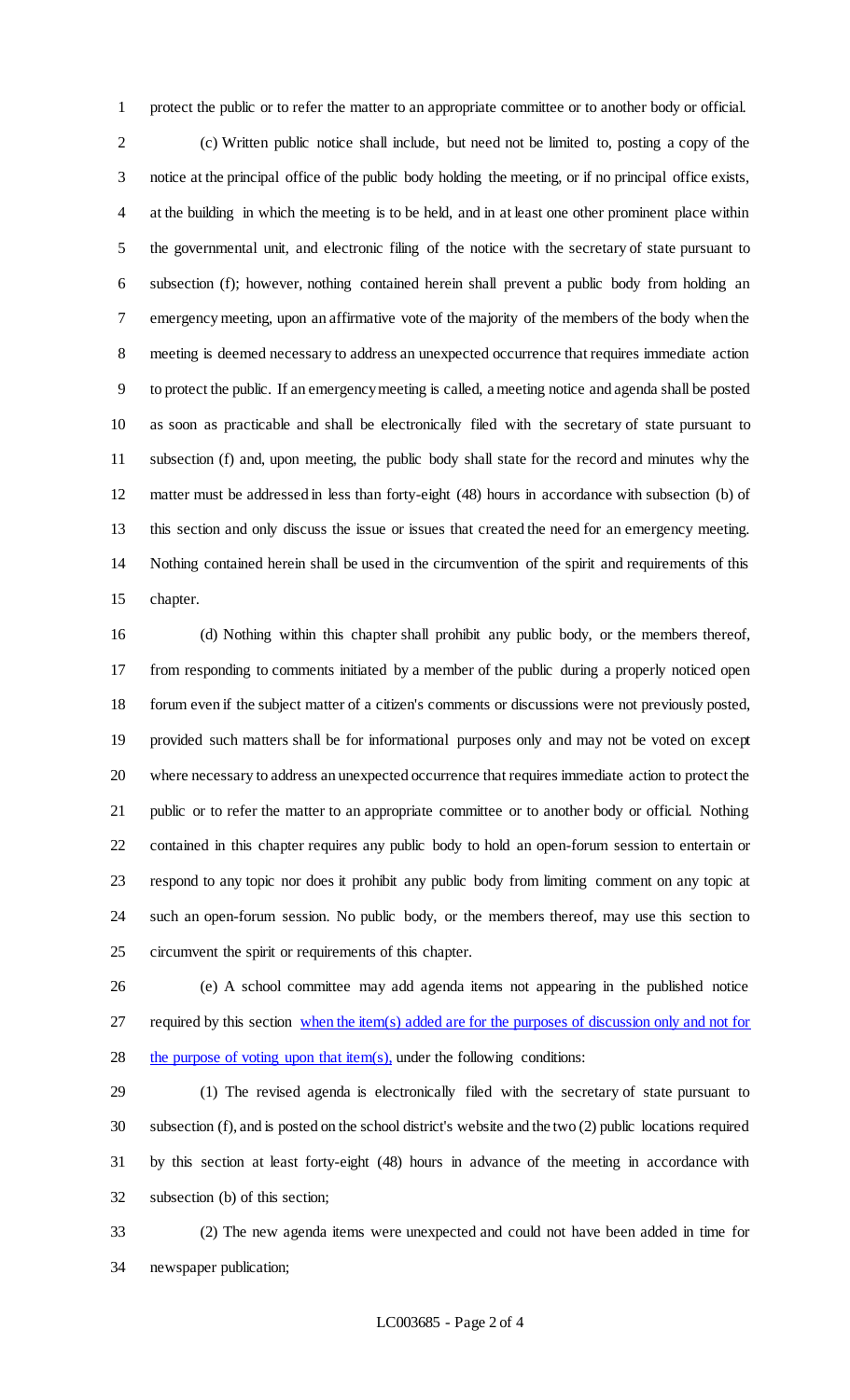(3) Upon meeting, the public body states for the record and minutes why the agenda items could not have been added in time for newspaper publication and need to be addressed at the meeting;

 (4) A formal process is available to provide timely notice of the revised agenda to any person who has requested that notice, and the school district has taken reasonable steps to make the public aware of this process; and

 (5) The published notice shall include a statement that any changes in the agenda will be posted on the school district's website and the two (2) public locations required by this section and will be electronically filed with the secretary of state at least forty-eight (48) hours in advance of the meeting in accordance with subsection (b) of this section.

 (f) All notices required by this section to be filed with the secretary of state shall be electronically transmitted to the secretary of state in accordance with rules and regulations that shall be promulgated by the secretary of state. This requirement of the electronic transmission and filing of notices with the secretary of state shall take effect one year after this subsection takes effect.

 (g) If a public body fails to transmit notices in accordance with this section, then any aggrieved person may file a complaint with the attorney general in accordance with § 42-46-8.

SECTION 2. This act shall take effect upon passage.

#### ======== LC003685 ========